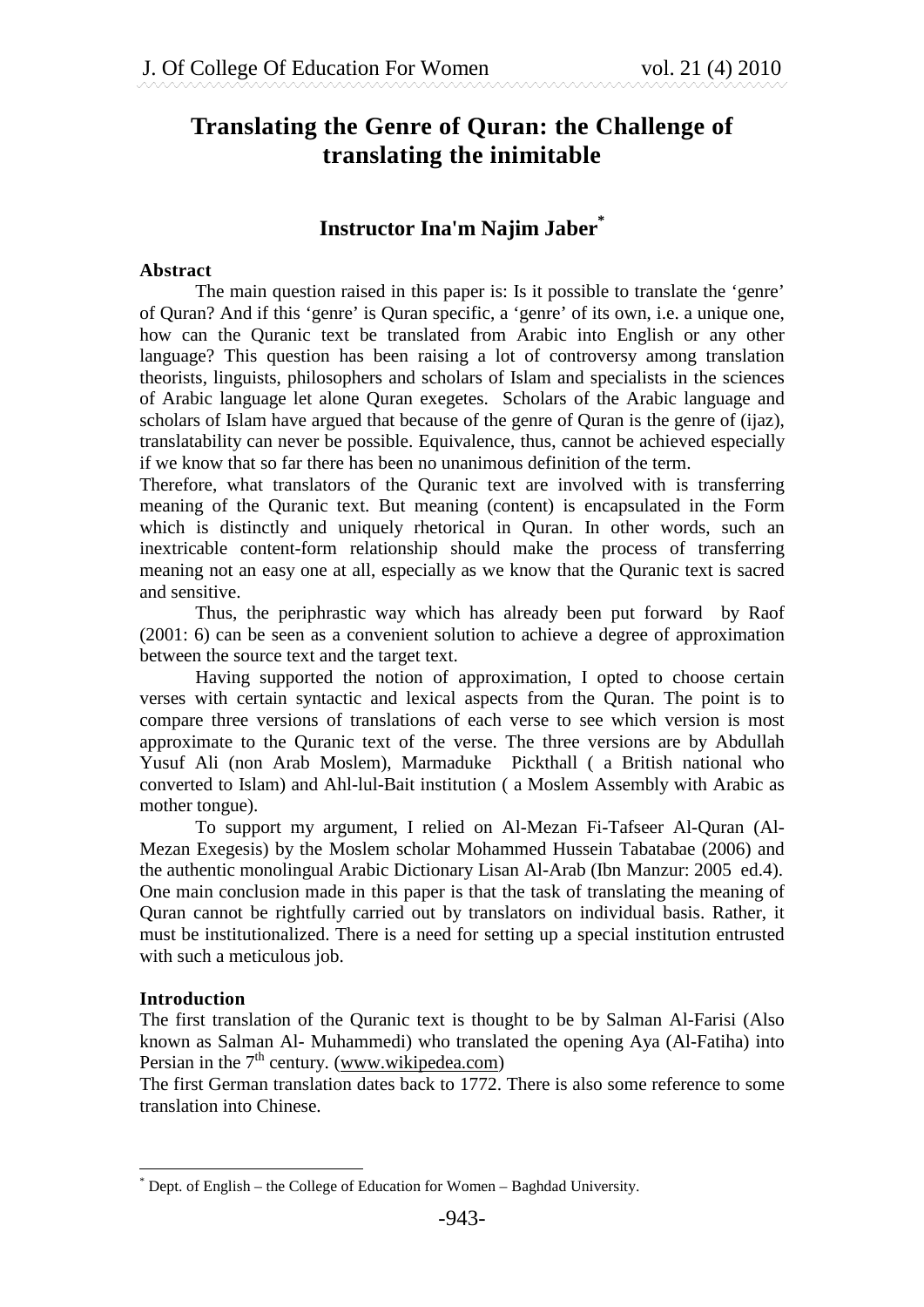The translation into Latin was carried out by Robert of Ketton in 1143 (he was the first to translate the Quranic text into a western language). The first translation into English was done by Alexander Ross in 1649. Other translations appeared in 1734, 1937, 1955. More translations of the Quranic text have appeared and are still appearing.

Numerous are the translations of the Quranic text into English by Moslems and non-Moslems. The most popular among the Moslem translators are Abdullah Yusuf Ali, Mohammed Mohsin Khan M.H. Shakir and Marmaduke Pickthall (a convert into Islam). And many are the translations into so many languages. The year 1936 only saw the translations into (102) languages (ibid.)

But the big number of translations by Moslem and non-Moslem translators do not mean that such translations of such a unique religious text demanded no-problematic process. Nor all these translations are equally adequate. On the contrary, it can be said that not few are the translations which fell short of the requirements of translating the heavenly text of the Quran. It also can be argued that most of the inadequacies of the translations of the Quranic text can most probably be attributed to the fact that the translators seem to have failed to take up the big challenge of approaching such an inimitable, matchless text. They must have failed to realize the content-form balance in their translations. This is mainly because the Quran has a unique genre of its own.

Translating the Quranic text has always been a highly problematic job for translators no matter how efficient and skillful they might be. But this does not mean that the number of translations of the Quranic text is limited. Quoting the World Bibliography of the Meanings of the Holy Quran (1986), Catherine Moir says there are 2668 printed translations of the Book of Quran into 70 different languages, 300 different ones into Urdu alone. (2009: 36). For her, this is the great paradox of the "untranslatable" religious texts such as the Quran.

#### **But what is meant by 'genre'?**

"In Discourse Analysis genre is a particular class of speech events which are considered by the speech community as being of the same type. Examples are of prayers, sermons, songs, speeches, poems, poetry, prose, letters and novels. They have particular and distinctive characteristics" (Jack and others 1992: 165).

"A genre is a patterning of communication created by a combination of the individual (cognitive), social, and technical forces implicit in a recurrent communicative situation. A genre structures communication by creating shared expectations about the form and content of the interaction, thus easing the burden of production and interpretation." This refers to: "1. the communicative goals it supports; its conventions (of both form and content); the underlying situation (in both its technical and social guises) in which the genre is employed; the relationship between the underlying situation and the genre's conventions and the discourse community of those who enact the genre". (http://edutechwiki.unige.ch/en/Genre\_theory)

#### **The Genre of the Quran: The genre of (ijaz):**

The Quran has its own independent genre . And such uniqueness can never be imitated. According to Al-Baqillani , a moslem theologian and scholar (950-1013) "No human literary criteria could be used or applied to evaluate it… it is the nature of the speaker himself, God, that makes it impossible to speak of any kind of similarity or comparability between the Quran and any other text" (as cited in Abu-Zayd 2003: 3)

"The notion of the supremacy of the Quran, that constitutes its inimitability (ijaz), was developed later and in terms of its rhetorical characteristics" (ibid.:2).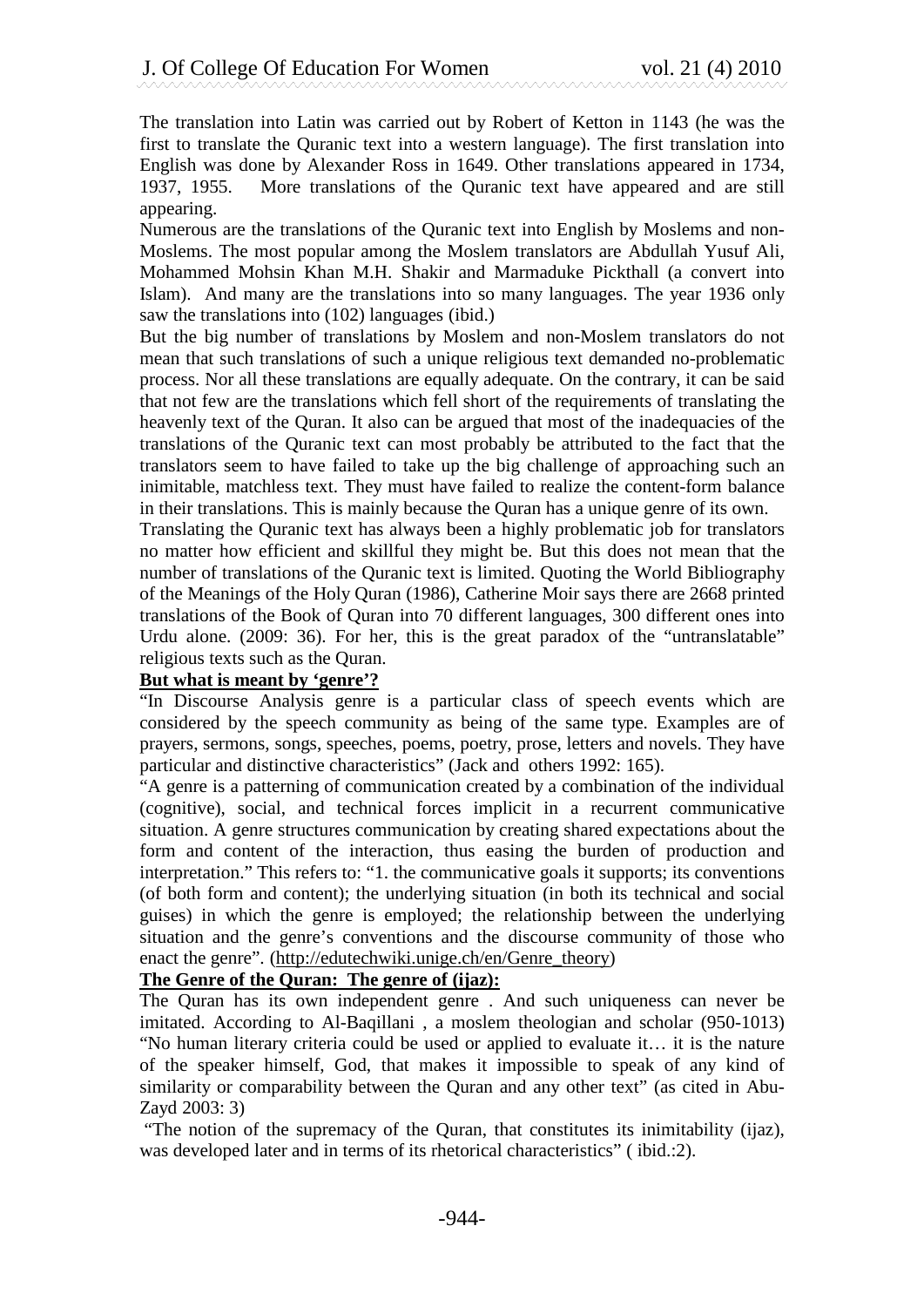Rhetorical features, which can explicitly and abundantly be found in the Quran add to the spiritual beauty of the Quranic text. In the meanwhile, "it makes stringent demands on the translator" (Hatim 1997: 112)

In her article "Translation and the Conflicting Semantic Systems" Dr. Al-Khamlishee commented on the (ijaz) of the Quran: "The phenomenon of (ijaz) of the Quran and its eloquence helped develop the science of Arabic Rhetoric in the  $9<sup>th</sup>$  century." (2006-2007: 1). And different forms of metaphoric expressions were discovered and analyzed by writers like Al-Baqillani, Al-Jurjani and Abdul Aziz Al-Salami. Dr. Al-Khamlishee went further when she quoted Louis Massignon as saying that the Quranic text played a pivotal role in the forming of the standard Arabic (ibid.5).This is how, she argued, the rhetoric in other languages remains limited in comparison with the Arabic language. And, therefore, translators of most of the translations into such languages including the English language are limited as they have been trying to just convey the meaning of the message of the Source text (SL), but not as encapsulated within its rhetorical style forgetting that Form and Content in the Quranic text are inextricable.

Quoting Ibn-Qutaibah , a Moslim writer in Theology, Philosophy and Literary criticism (828-889), Al-Khamlishee highlighted the richness of the metaphoric expressions in the Arabic language: it has metaphors, shifts, foregrounding, metonymy, simile, repetition, ellipsis, al-saj', pun…etc.

Therefore, Al-Kamlishee concluded, "No translator can translate the Quran into any other language as the Gospil, and other scriptures (Old Testament and Psalms)." (ibid) This potentially rhetorical style of the Quran rendered the Arabic language not only capable of transferring meaning and thoughts of other languages but also add to the beauty of the source language text. To support her conclusion, Al-Khamlishee quoted Al-Jahiz (Moslim theologian, scholar, intellectual, and literateur known for his masterful Arabic prose 776-869) who had already had the experience of translating literary and non-literary Indian, Greek and Persian books, as saying: "Some of these texts turned to have acquired yet more beauty when translated into Arabic. My translations of other texts were fully adequate without dropping any particle".

In fact transferring the meaning of the Quran into other languages (into English for the purpose of this research) should never be possible unless the translator comprehends the interaction between the elements of "the semiotic triad: textdiscourse-genre" (Hatim 2007: 86). Hatim argues that text designs are not ends in themselves…Discourse is enabled by intermediary structure at the interface of textdiscourse: 'genre'. "This is a style of writing and speaking. As such, genre imposes its constraints on what can or cannot be said within the parameters of genre. For example in a laboratory report, the active sentence structure in English would be rhetorically salient (i.e. unordinary, unexpected) (as cited in Beaugrande: 1980) and thus worth heeding and preserving" (as cited in Beaugrande 1978). Similarly an agentless English passive would acquire particular salience in a political speech is thus certainly worth preserving, concluded Hatim. It can be assumed that both the traditional and current definition of genre may help the translator when translating the meaning of the Quran, "In traditional literary studies 'genre'…was defined by conventions of Form and Content…the new term 'genre' has been able to connect a recognition of regularities in discourse types with a broader social and cultural understanding of language in use (Freedman and Meday 1994: 1)

So the act of translation when it comes to transferring meaning of Quran into other languages should never be merely communicative. If dealing with non-Quranic text could require the translator to intervene at varying degrees in one way or another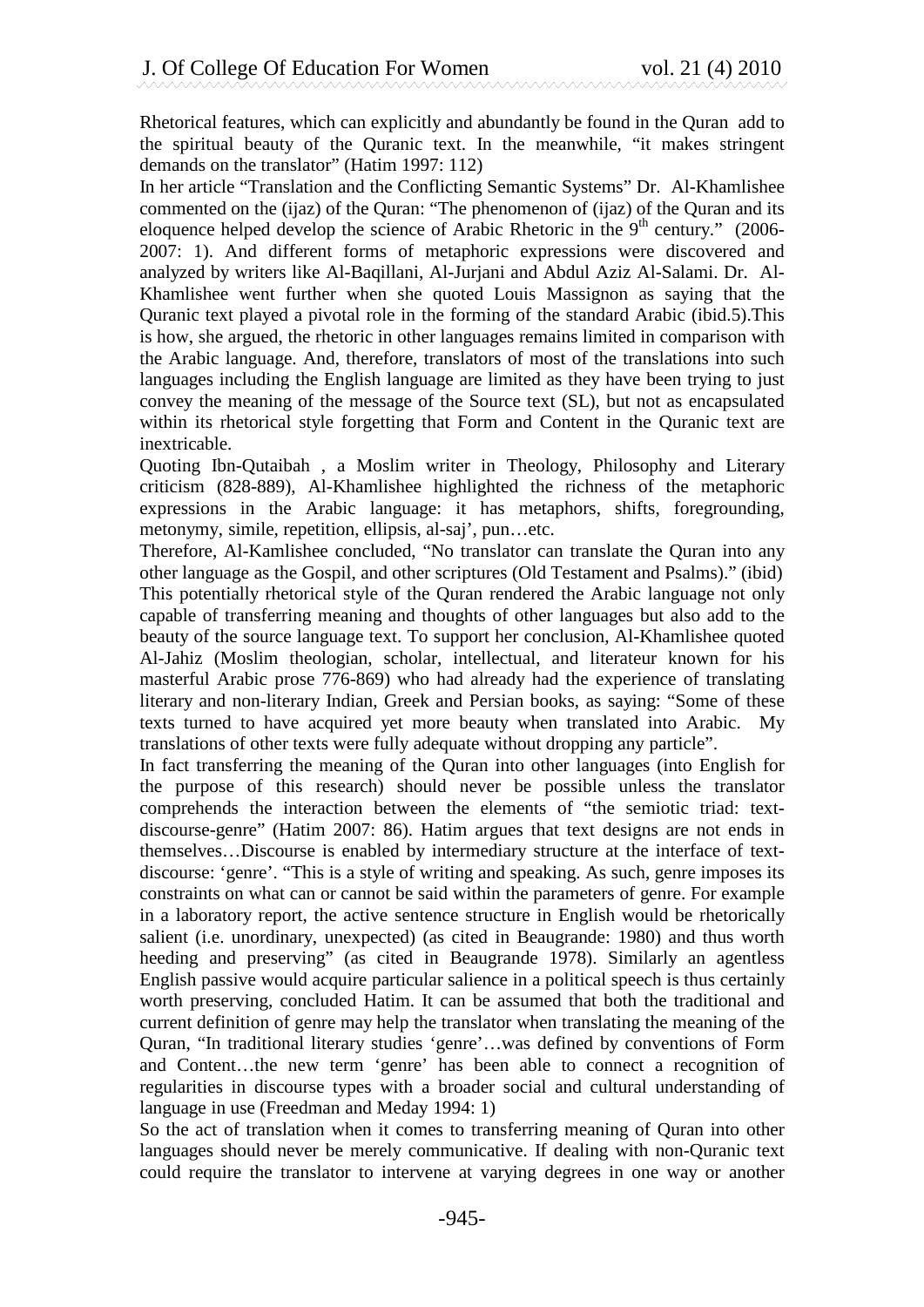particularly with political texts, such an intervention which is meant to change meaning of the Quranic message must be forbidden. Here is an area when the translator can never do any manipulating since it is a repository of linguistic, cultural, historical, stylistic, rhetorical and structural features of its own within which meaning is shrouded. A look at the translation of the following example of a Quranic text (Al-Baqarah : verse 2/ Aya 93) may tell us how translation here is not a mere act of communication:

**وَإِذْ أَخَذْنَا مِیثَاقَكُمْ وَرَفَعْنَا فَوْقَكُمُ الطُّورَ خُذُواْ مَا آتَیْنَاكُم بِقُوَّةٍ وَاسْمَعُواْ قَالُواْ سَمِعْنَا وَعَصَیْنَا وَأُشْرِبُواْ فِي قُلُوبِھِمُ الْعِجْلَ بِكُفْرِھِمْ قُلْ بِئْسَمَا یَأْمُرُكُمْ بِھِ إِیمَانُكُمْ إِن كُنتُمْ مُّؤْمِنِینَ** {٩٣/٢} (Baqarah-Al ( 93. And remember We took your covenant and We raised above you (the towering height) of Mount (Sinai): (Saying):

"Hold firmly to what We have given you, and hearken (to the Law)": They said:" We hear, and we disobey:" And they had to drink into their hearts (of the taint) of the calf because of their Faithlessness. Say: "Vile indeed are the behests of your Faith if ye have any faith!" (Yusuf Ali Translation)

.Hold fast by that which We have given you, and hear (Our Word), they said: We hear and we rebel. And (worship of) the calf was made to sink into their **hearts** because of their rejection (of the covenant). Say (unto them): Evil is that which your belief enjoineth on you, if ye are believers. (Pickthall Translation)

(93).And when We made a covenant with you and raised the mountain over you: Take hold of what We have given you with firmness and be obedient. They said: We hear and disobey. And they were made to imbibe (the love of) the calf into **their hearts** on account of their unbelief. Say: Evil is that which your belief bids you if you are believers. ( Ahl-ul-bait Translation)

 three by ways different three in translated is وَأُشْرِبُواْ فِي **قُلُوبِھِمُ** الْعِجْلَ of image The translators. This is because conveying the meaning of such an image cannot be possible if it is not taken as part of the whole text within which it stands. Second, the word **ُمِھِوبُلُق** can be seen as a signifier of the signified –the ability to do the reasoning out which is the job of mind. Thus the choice of the word 'imbibe' for ْا وُبِرْشُأَو is a right choice in comparison with other two choices 'sink into' and 'drink into' since 'imbibe' means 'to absorb: **to receive into the mind** (Chambers Twentieth Century Dictionary 1982 : 652). The very use of 'imbibe' helped the translator in the third translation to cut on re-wording compared with other two translations to be closer to the form which is one main constraint of the source text. It can be noticed that the three translators tried to decompose the source message to recompose it across the linguistic-cultural borders after acceptability (Toury 180: 17 as cited in Venuti: 2000: 469).

Still, some translators of the meaning of the Quran may presumably aim at equivalence. But this alternative has also proved unfit for the genre of Quran since it is impossible to achieve an equivalent in the target text identical to source text in terms of both content and form. This is why shifting the emphasis by Toury away from exploring equivalence between the translation and the foreign text and focusing on the acceptability of the translation in the target culture is more logical (ibid.470).

Nida, a translator of the Bible, favored the dynamic equivalence (a translation principle according to which a translator seeks to translate the meaning of the original in such a way that the TL wording will trigger the same impact on the TC audience as the original wording did upon the ST audience (Leonardi 2000: 4). But, what can be suitable for translating the Bible should certainly not be so in translating the Quran.

Basil Hatim and Jeremy Munday (2004: 41) differentiated between the Literal translation and the Formal translation. They say that the former "tend to preserve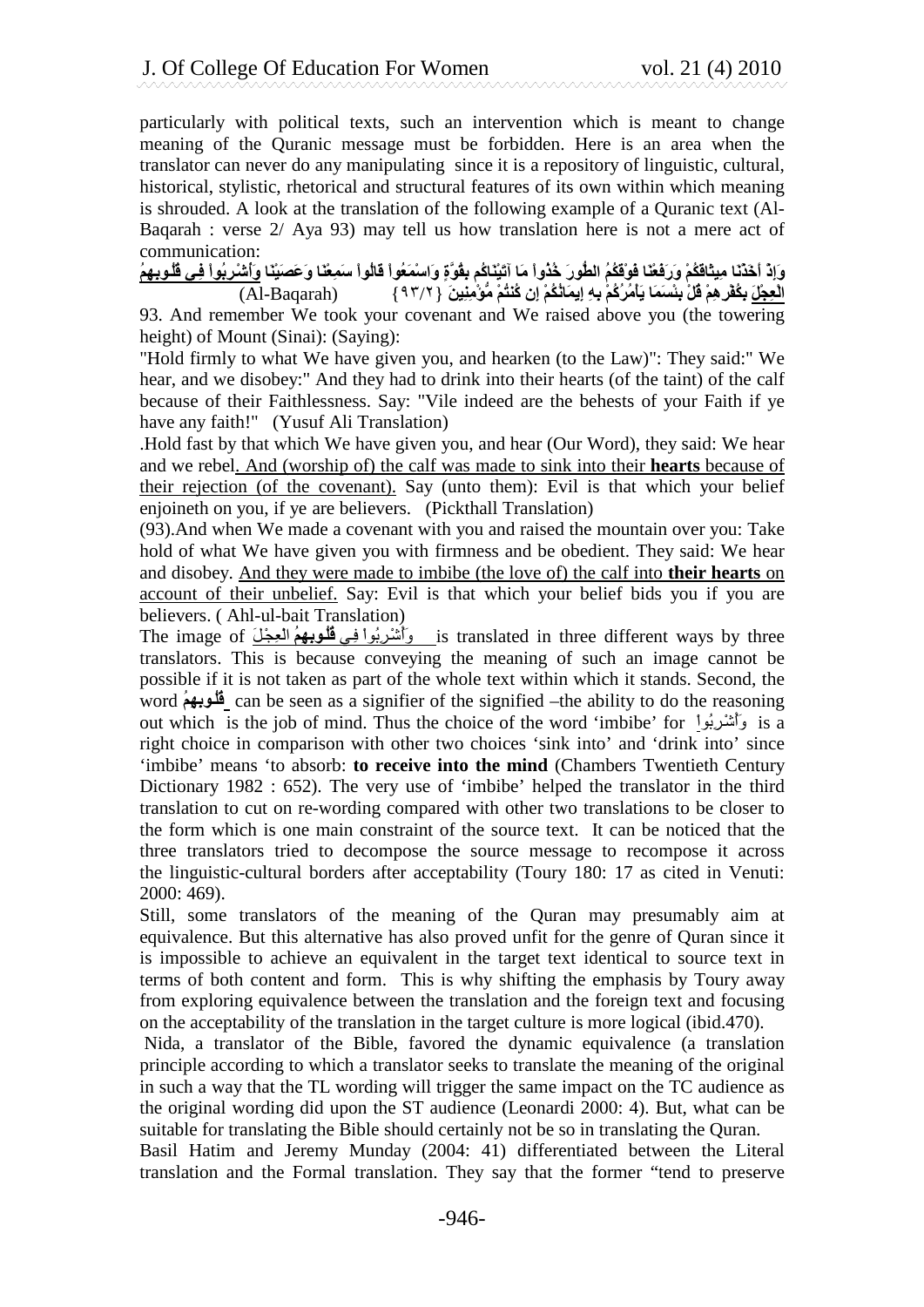formal features almost by default (i.e. with little or no regard for context). A formal translation is almost always contextually motivated: formal features are preserved only if they carry contextual values that become part of overall text meaning." But such equivalence can be good enough for scriptures other than the Quran since it is highly form-bound.

#### **The Communicative and Semantic Translation:**

Can the Semantic translation be any help for the translator of the Quranic text? The semantic translation, according to Newmark is "source language -biased, literal and faithful, whereas the communicative translation is target language-biased, free, and idiomatic (1981: 39). A translator of the Quranic text is expected to opt for the semantic translation as it seeks to stick to the style of the (ST). And he may go for the semantic and communicative translation if they together may help reproduce the thought-content (ibid.42). But the point is the fact the different languages have different semantic systems, a difference described by Al-Khamlishee as "conflicting". And given that the discourse of Quran is distinctly rhetorical, the translator should be in limbo.

The cognitive approach would neither be the right solution needed by the translator of the Quranic text. "It replaces figurative and colloquial language, idioms and phrasal verbs with denotative terms; clears up lexical and grammatical ambiguities…". It also cares very much about the structural, semantic and cultural components of the TL. But in the end the text is removed from its natural, cultural and linguistic axis to a neutral universal plane of language" (Newmark 1981:41).

One may agree with Newmark who concluded that it is the nature of the material (text) which dictates its conditions. Stuffs like non literary writings, informative articles and books, reports, scientific and technological writings, propaganda, publicity; public notes…are suitable for communicative translation. But this method, argued Newmark, would not work with texts where the writer/speaker is as important as the content in them like religious, political, philosophical or literary. They need to be translated semantically (Ibid. 44).

But the figurative language expected generally in serious works of art, contended Newmark, becomes meaningful only when it is recreated in the metaphor of the TL and its culture or when this is not possible, reduced to its sense (ibid. 45). This sensefor-sense approach may still not be workable when it comes to texts where the medium (i.e. form) is as important as the message and the two cultures may not say the same things. (ibid. 64).

A reference to the sense-for-sense approach was also made by Basil Hatim and Jeremy Munday. This reference was to St. Jerome's description of his bible translation strategies, "I render not word-for-word but sense-for-sense" (as cited in Jerome 395/ 1997: 25). This approach was seen by Hatim and Munday (2004: 11) as "…of particular importance for the translation of such sensitive texts as the Bible." It should be assumed that this approach would not work with translating the Quranic text though it is also a sensitive one.

What is the alternative, then? Can any equivalence be produced in translating the Quranic text?

Having realized that the Quran has its own idiosyncrasies at the lexical, syntactic and semantic levels let alone the rhetoric and eloquence which are no match to any other language, it can very well be expected that an equivalent in the TL would be rather impossible to achieve. Such impossibility is described by Raof as a mirage (2001: 5). He attributed the phenomenon of untranslatability of the Quranic text to the semantic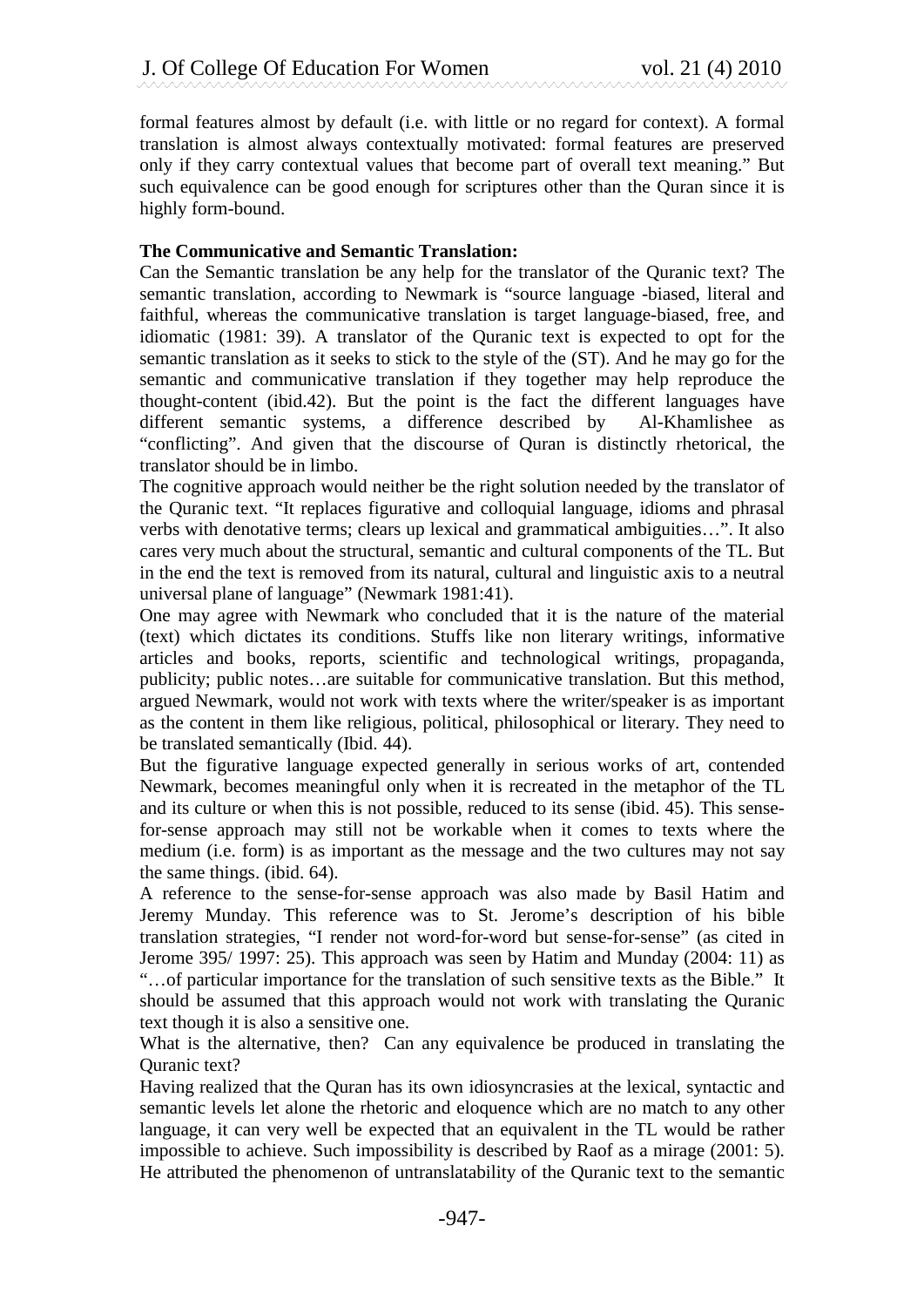void (as cited in Dagut: 1978) such as cultural, lexical, and syntactic elements which are unique examples of non-equivalence among languages. Raof, therefore, came to the conclusion that "such voids can be tackled by periphrastic way. i.e. via the use of re-wording" (2001: 10).

In his paper, The Loss in the Translation of Quran Abdlwali came to the same conclusion, "This lexical compression of Quranic expressions can only be tackled through componential analysis: the translator's nightmare can be alleviated by the semantic decomposition of the words. The Quranic lexical and morphological core senses are impenetrable. Thus a periphrastic translation approach is advisable". (2007: 4)

#### **Lexical and syntactic analysis of translations of Quranic texts:**

Acceptability, translatability, and equivalence are what the translator may seek to achieve when translating the Quranic text into a target language. By comparing three versions of translations of the same Aya (chosen by the writer of this paper) analytical points have been made, also by the writer of this paper. This is to try to put to test the views, conclusions, opinions and suggestions put forward by linguists, translation theorists, translators and writers as reviewed earlier. The first and second versions were done by two Moslem translators, both are non-Arab: the first is Abdullah Yusuf Ali and the second is a convert into Islam (Marmaduke Pickthall). The third version was done by the institution (Ahl-lul-bait), which is based on Al-Mezan Fi Tafseer Al-Quran (Al-Mezan Exegesis). This Exegesis can be described as objective as it refers to other interpretations made by schools of Quranic Exegesis and other Quran Exegetes. What is specifically interesting and thus helpful is that Al-Meezan interprets verses of Quran with the help of other related verses in the Quran. In other words it interprets Quran via Quran. The translators of the third version are Arab scholars whose mother tongue is Arabic. Not only this, linguists and specialized in fields required must have been consulted as is the case with an effort done by an institution not by individual persons.

#### **Example One:**

ذَلِكَ وَمَن یُعَظِّمْ شَعَائِرَ اللَّھِ فَإِنَّھَا مِن تَقْوَى الْقُلُوبِ {٣٢/٢٢} (سورة الحج)

Such (is the Pilgrimage): whoever honors the sacred rites of Allah, for him it is good in the Sight of his Lord (Yusuf Ali Translation) http://www.harunyahya.com/Quran\_translation/Quran\_translation22.php

That (is the command). And whoso magnifieth the offerings consecrated to Allah, it surely is from devotion of the **hearts** (Pickthall Translation)http://www.islam101.com/quran/QTP/QTP022.htm

That (shall be so); and whoever respects the **signs** of Allah, this surely is (the outcome) of the piety of hearts. (Ahl-ul-Bait translation - http://www.ahl-ulbait.org/quran-final1/indexe).

It can be noticed that the translators of the three versions of translation must have tried hard to convey the message into the target language as closely as possible to that of the source text. The three translators seem to have decomposed the ST message so that they can recompose it in the TT. Unfortunately the first two versions failed to observe both the semantic and syntactic demands: the third, however, looks to have produced the nearest possible version. This is because it expectantly relied on the exegesis of the Quran (Tafseer Al-Mizan) and on resources such as the authentic monolingual Dictionary of Arabic Lisan Al-Arab. (Ibn Manzur: 2007)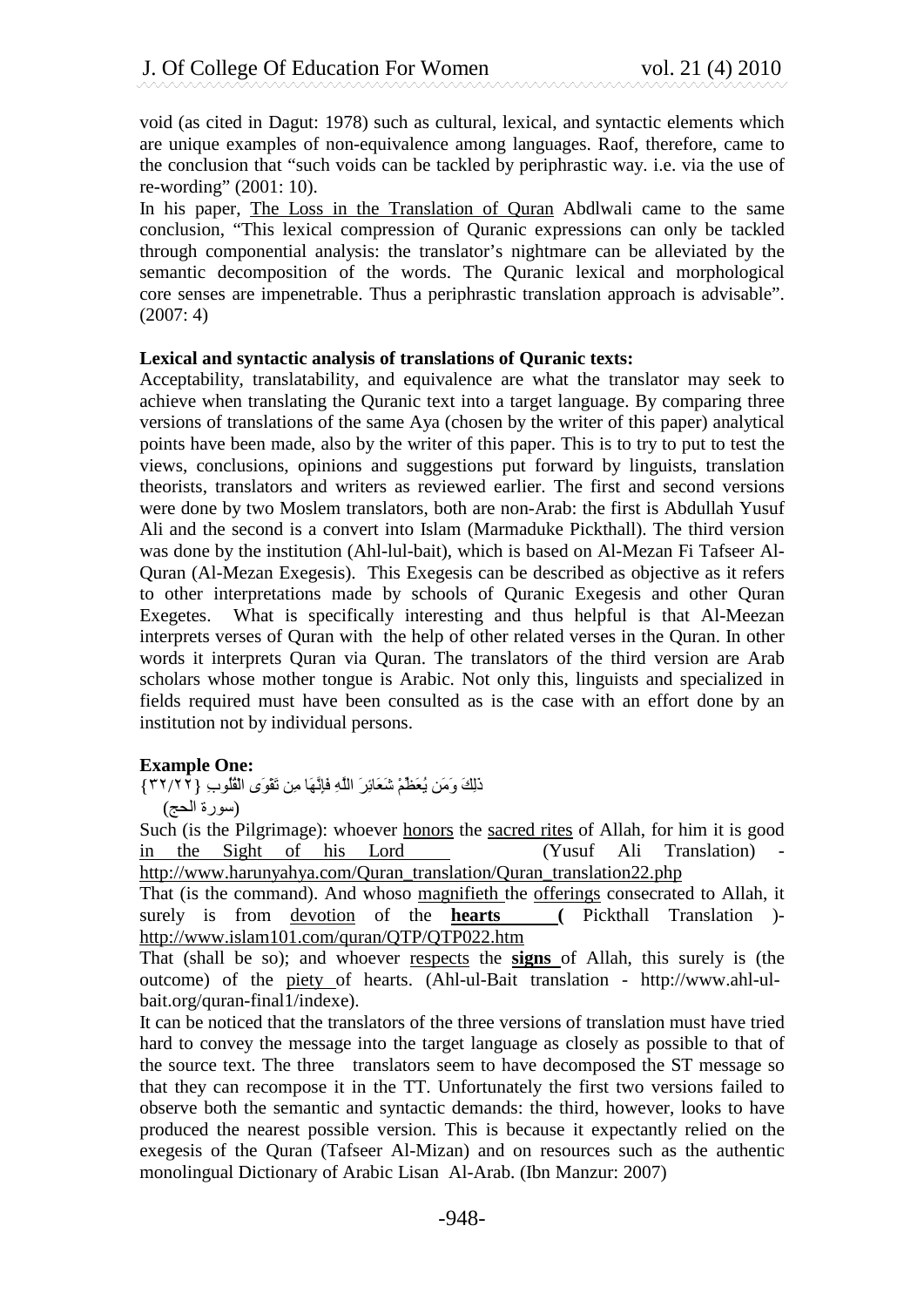| <b>Table One</b>       |                                                      |                                                       |                                                          |  |  |  |
|------------------------|------------------------------------------------------|-------------------------------------------------------|----------------------------------------------------------|--|--|--|
| <b>Source Language</b> | <b>Target Language</b><br>(Version 1) Yusuf<br>Ali's | <b>Target Language</b><br>(Version 2)<br>Pickthalll's | <b>Target Language</b><br>(Version 3) Ahl-<br>lul-Bait's |  |  |  |
| يُعَظُمْ               | Honors                                               | Magnifieth                                            | respects                                                 |  |  |  |
| شَعَائِرَ              | sacred rites                                         | offerings                                             | signs                                                    |  |  |  |
| القُلُو بِ             | good in the Sight<br>of his Lord                     | Hearts                                                | <b>Hearts</b>                                            |  |  |  |
| تَقْوَى                | (merged with<br>hearts)                              | Devotion                                              | Piety                                                    |  |  |  |

The key word in this verse is **عائرش** which affects the co-text in the translated version. Both Ali and Pickthall seem to have understood the meaning of the word **عائرش** as part of those **عائرش** usually observed and done by Moslems in pilgrimage – to consecrate offerings at certain points. This is why Ali's option for **میعظ** was 'honors' and 'sacred righrs' for **عائرش** . And Pickthall's choice was magnifieth for **میعظ** and offerings for  **عائرش** . As for the word **وىتق** it is merged with the word **وبقل** ) good in the sight of his Lord) in Ali's version.

Lisan Al-Arab Dictionary defines the word **شعیره** as:

والشَّعِیرة: البدنة المُھْداة،ُ سمیت بذلك"

- لأَنھ یؤثر فیھا بالعلامات، والجمع شعائر. **وشِعارُ الحج: مناسكھ وعلاماتھ**
- **وآثاره وأَعمالھ، جمع شَعیرَة، وكل ما جعل عَلَماً لطاعة االله عز وجل**
- **كالوقوف والطواف والسعي والرمي والذبح وغیر ذلك؛ ومنھ الحدیث: أَن جبریل**

**أَتى النبي، صلى االله علیھ وسلم، فقال: مر أُمتك أَن یرفعوا أَصواتھم**

**بالتلبیة فإِنھا من شعائر الحج.**

**والشَّعِیرَةُ والشِّعارَةُ** 

```
(* قولھ: «والشعارة» كذا بالأصل مضبوطاً
بكسر الشین وبھ صرح في المصباح، وضبط في القاموس بفتحھا). والمَشْعَر:ُ
كالشِّعار.ِ وقال اللحیاني: شعائر الحج مناسكھ، واحدتھا شعیرة. وقولھ تعالى:
```
فاذكر وا الله عند المَشْعَرِ الحرام؛ هو مُزْدَلِفَة، وهي جمعٌ تسمى بھما جمیعا.ً والمَشْعَر:ُ المَعْلَمُ والمُتَعَبَّدُ من مُتَعَبَّداتِھ.ِ

والمَشاعِر:ُ المعالم التي ندب االله إِلیھا وأَمر بالقیام علیھا؛ ومنھ سمي

المَشْعَرُ الحرام لأَنھ مَعْلَمٌ للعبادة وموضع؛ قال: ویقولون ھو

المَشْعَرُ الحرام والمِشْعَر،ُ ولا یكادون یقولونھ بغیر الأَلف واللام. وفي

**التنزیل: یا أَیھا الذین آمنوا لا تُحِلُّوا شَعائرَ االله؛ قال الفرّاء:**

**كانت العرب عامة لا یرون الصفا والمروة من الشعائر ولا یطوفون بینھما فأَنزل االله تعالى: لا تحلوا شعائر االله؛ أَي لا تستحلوا ترك ذلك؛ وقیل:**

**شعائر االله مناسك الحج. وقال الزجاج في شعائر االله: یعني بھا جمیع متعبدات**

**االله التي أَشْعرھا االله أَي جعلھا أَعلاماً لنا، وھي كل ما كان من موقف أَو مسعى أَو ذبح، وإِنما قیل شعائر لكل علم مما تعبد بھ لأَن قولھم** .(91 2005:) **شَعَرْتُ بھ علمتھ، فلھذا سمیت الأَعلام التي ھي متعبدات االله تعالى شعائر**.

So one can agree with the choice made by the translator of the third version which is **sign** for **شعائر**

Naturally his choice should govern the co-text of the translation of this verse in the target language- **respects** for **یعظم,** signs for **شعائر,** and piety for **تقوى** .

The choice of Signs for عائرش is supported by Al-Mizan Fi Tafseer Al-Quran (2006: 304)

" والشعائرجمع شعیره وھي العلامھ ، وشعائر االله الأعلام التي نصبھا االله تعالى لطاعتھ كما قال ( ان الصفا " والمروة من شعائر االله) وقال: (و البدن جعلناھا لكم **من** شعائر االله)"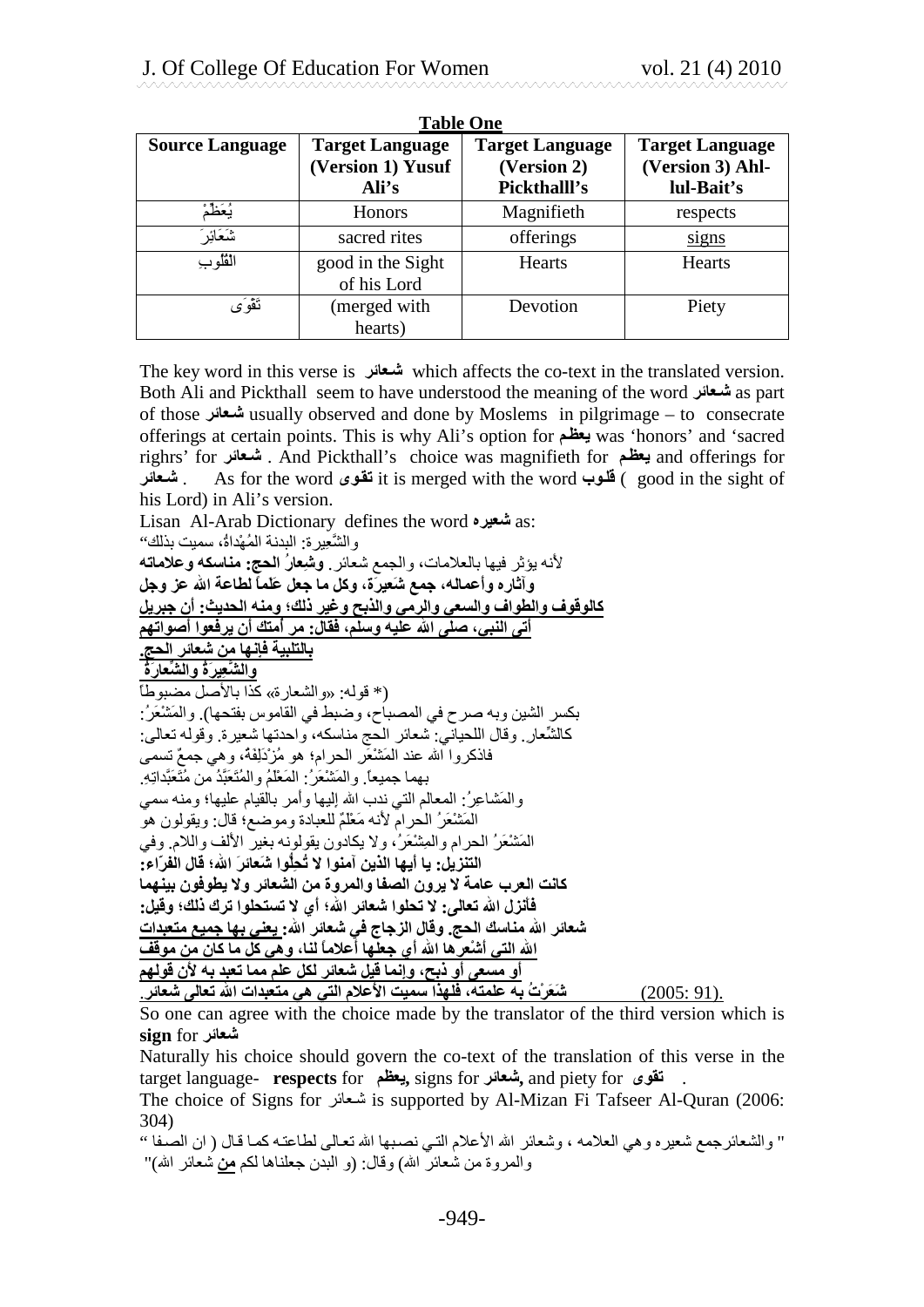So in God's words the "البدن" is just part of the **سُعائر that is translated by Ali as** "sacred rites" and by Pickthall as "offerings".

In the three translations of the following verse it can be noticed that the word "قلوب is rendered as equally the same (hearts) since it symbiotically is the signifier of a number of 'signifieds'. But it can very well be said that it is not the translation of a sing lexical item on its own in this verse that may help convey the meaning of the whole verse. Rather it is the observance of the idiosyncrasies of the genre of the Quran which is by itself Quranic specific- the content-form combination where we have the meaning is intricately encapsulated by the form.

#### **ExampleTwo:**

أَفَلَمْ یَسِیرُوا فِي الْأَرْضِ فَتَكُونَ لَھُمْ **قُلُوبٌ یَعْقِلُونَ بِھَا** أَوْ آذَانٌ یَسْمَعُونَ بِھَا فَإِنَّھَا لَا تَعْمَى الْأَبْصَارُ وَلَكِن تَعْمَى الْقُلُوبُ الَّتِي فِي الصُّدُورِ {٤٦/٢٢} (سورة الحج) **46.** Do they not travel through the land, so that **their hearts (and minds)** may thus learn wisdom and their ears may thus learn to hear? Truly it is not their eyes that are blind, but their **hearts** which are in their breasts. (Yusuf Ali translation) 022.046 Have they not travelled in the land, and have they **hearts** wherewith to feel

and ears wherewith to hear? For indeed it is not the eyes that grow blind, but it is the **hearts**, which are within the bosoms, that grow blind. (Pickthall translation)

(46).Have they not traveled in the land so that they should have **hearts** with which to understand, or ears with which to hear? For surely it is not the eyes that are blind, but blind are the **hearts** which are in the breasts. (Ahl-ul-Bait translation).

| <b>Source Text</b>                                              | <b>Ali's Translation</b> | Pickthall's            | Ahl-lul-Bait's Tr      |
|-----------------------------------------------------------------|--------------------------|------------------------|------------------------|
|                                                                 |                          | <b>Translation</b>     | anslaion               |
| أَفَلَمْ يَسِيرُوا فِي 1.                                       | Do they not travel       | Have<br>they<br>not    | Have<br>they<br>not    |
| الأر ْضْ                                                        | through the land?        | travelled<br>in<br>the | travelled<br>the<br>in |
|                                                                 |                          | land?                  | land?                  |
|                                                                 |                          |                        |                        |
| فَتَكُونَ لَهُمْ <b>قُلُوبٌ</b> 2.<br><b>يَعْقِلُونَ بِـهَا</b> | So their hearts (and     | And<br>have<br>they    | So that they should    |
|                                                                 | minds)                   | hearts wherewith to    | have hearts with       |
|                                                                 |                          | feel                   | which<br>to            |
|                                                                 |                          |                        | understand             |
| أَوْ أَذَانٌ يَسْمَعُونَ<br>3.                                  | and their ears may       | and ears wherewith     | Or ears with which     |
| يها                                                             | thus learn to hear?      | to hear?               | to hear                |
| فَإِنَّهَا لَا تَعْمَـى 4.                                      | Truly it is not their    | For indeed it is not   | For surly it is not    |
| الأبْصَار ُ                                                     | eyes that are blind      | the eyes that grow     | the eyes that are      |
|                                                                 |                          | blind                  | blind                  |
| وَلْكِسْنْ تَعْمَسَـــى 5.                                      | But<br>their<br>hearts   | But it is the hearts   | But blind are the      |
| الۡقُلۡـوبۡ الَّذِـ <i>ـي فِــ</i> ّي<br>الصُّدُورِ             | which are in their       | which are within       | hearts which are in    |
|                                                                 | breast                   | bosoms that grow       | the breasts            |
|                                                                 |                          | blind                  |                        |

**Table Two**

In segment (1) Ali changed the tense from the present perfect (the action of travelling has been completed with the result of which is still felt) into the present in 'Do they not travel'.

In segment (2) Ali changed the verb ' ونیعقل' into noun 'mind' at a time when the reasoning takes place in the heart itself. This is quite supportive by Lisan Al-Arab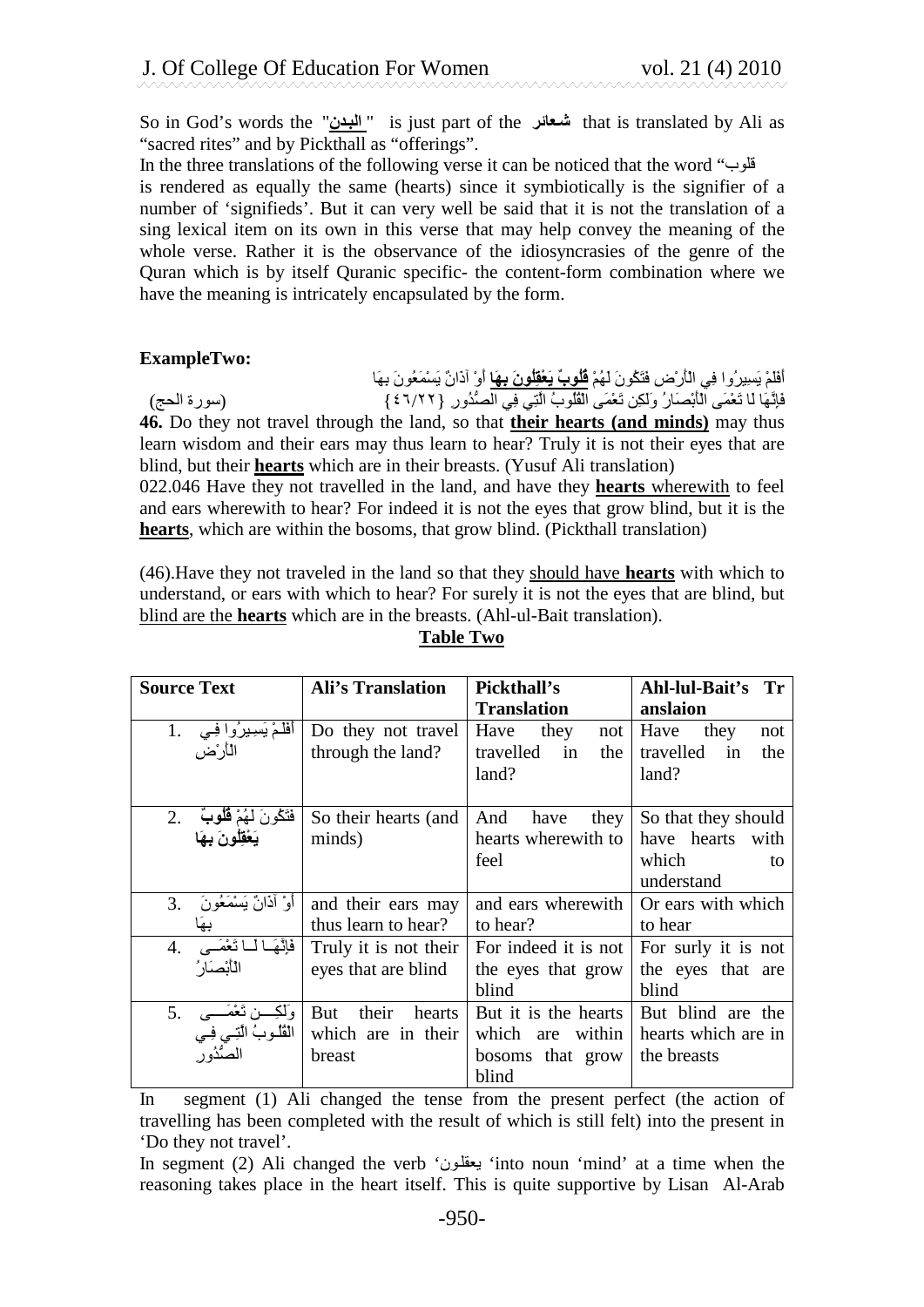**وقولھ تعالى: نَزَلَ بھ الرُّوحُ الأَمِـینُ على قَلْبك؛ قال الزجاج: معناه نَزَلَ بھ جبریل،ُ علیھ السلام، علیك، فَوَعاه** " **قَلْبُك، وثَبَتَ فلا تَنْساه أَبدا.ً وقد یعبر بالقَلْبِ عن العَقْل، قال الفراءُ في قولھ تعالى : إِن في ذلك لَذِكْرى لمن كان لھ قَلْبٌ؛ أَي عَقْل.ٌ قال الفراء:ُ وجائزٌ في العربیة أَن تقولَ : ما لَكَ قَلْب،ٌ وما قَلْبُك معك؛ تقول : ما عَقْلُكَ معك،َ وأَین ذَھَبَ قَلْبُك؟ أَي أَین ذھب عَقْلُكَ؟ وقال غیره: لمن كان لھ قَلْبٌ أَي تَفَھُّمٌ وتَدَبُّر.ٌ " (٢٠٠٥:١٦٩**

**حث وتحضیض على الأعتبار بھذه القرى الھالكھ ولآثار المعطلھ والقصور المشیده التي تركتھا تلك الأمم " البائده بالسیر في الأرض فأن السیر فیھا ربما بعث الأنسان الى ان یتفكر في نفسھ في سبب ھلاكھم ویستحضر الحجج في ذلك فیتذكر ان الذي وقع بھم انما وقع لشركھم باالله واعراضھم عن ایاتھ واستكبارھم على الحق بتكذیب الرسل فیكون لھ قلب یعقل بھ ویردعھ عن الشرك والكفر." (٢٠٠٦:٣١٧)**

Thus, the act of

understanding takes place in the hearts as the third version rendered it. Also this 'understanding' came as a result of travelling in the land. So the modal verb 'Should' is quite necessary since the degree of certainty for the understanding to happen must be high according to the structure of the text. Pickthall's choice of 'feel' for **ونیعقل** is not accurate either.

In segment (5) the word-order maintained in the third version is where the translator observed both the content and form since the purpose of word order here is emphasis. (but blind are the hearts which are in the breasts)

Ahl-lul-Bait's translation of the following Quranic verse presents another evidence that the message of such a verse can be translated but not at the expense of accuracy. And again to accurately convey such a message both the referential and contextual meaning of the components of a certain verse is of utmost importance. Let's have a look at the translations of the following verse:

#### **Example Three:**

- لِیَجْعَلَ مَا یُلْقِي الشَّیْطَانُ فِتْنَةً **لِّلَّذِینَ فِي قُلُوبِھِم مَّرَضٌ وَالْقَاسِیَةِ قُلُوبُھُمْ** وَإِنَّ الظَّالِمِینَ لَفِي شِقَاقٍ بَعِیدٍ {٥٣/٢٢} ( سورة الحج)
	- 6. **53.** That He may make the suggestions thrown in by Satan, but a trial for those in whose **hearts** is a disease and who are hardened of heart the (Yusuf Ali translation)

022.053 That He may make that which the devil proposeth a temptation for those in whose hearts is a disease, and those whose hearts are hardened (Pickthall translation) 53).So that He may make what the Shaitan casts a trial for those in whose **hearts** is disease and those whose **hearts** are hard. (Ahl-ul-Bait translation)

| <b>Table three</b>           |                          |                      |                       |  |
|------------------------------|--------------------------|----------------------|-----------------------|--|
| <b>Source Text</b>           | <b>Ali's Translation</b> | <b>Pickthall</b>     | Ahl-lul-Bait's        |  |
|                              |                          | 'sTranslation        | <b>Translation</b>    |  |
| لِيَجْعَلَ مَا يُلْقِي<br>A. | That<br>he<br>may        | That he may make     | that he<br>So<br>may  |  |
| الشَّنْطَانُ فِتْنَهَ        | make<br>the              | that which the devil | make<br>what<br>the   |  |
|                              | suggestions              | proposeth<br>a       | Shaitan casts a trial |  |
|                              | in<br>thrown<br>by       | temptation           |                       |  |
|                              | Satan                    |                      |                       |  |
| B.                           | But a trial for          | For those in whose   | For those in whose    |  |
| ق <b>ُلُوبِـهِم مَّرَضَّ</b> | those in whose           | hearts is a disease  | disease<br>hearts is  |  |
|                              | is<br>hearts<br>a        | and those<br>whose   | those<br>and<br>whose |  |
|                              | disease<br>and           | hearts are hardened  | hearts are hard       |  |
|                              | who<br>are               |                      |                       |  |
|                              | οf<br>hardened           |                      |                       |  |
|                              | heart                    |                      |                       |  |

What can be noticed in  $(A)$  is the lexical variation for the word  $\Xi$  (Satan. Devil, Satan) in the three translations. In English The Devil and Satan are the same (the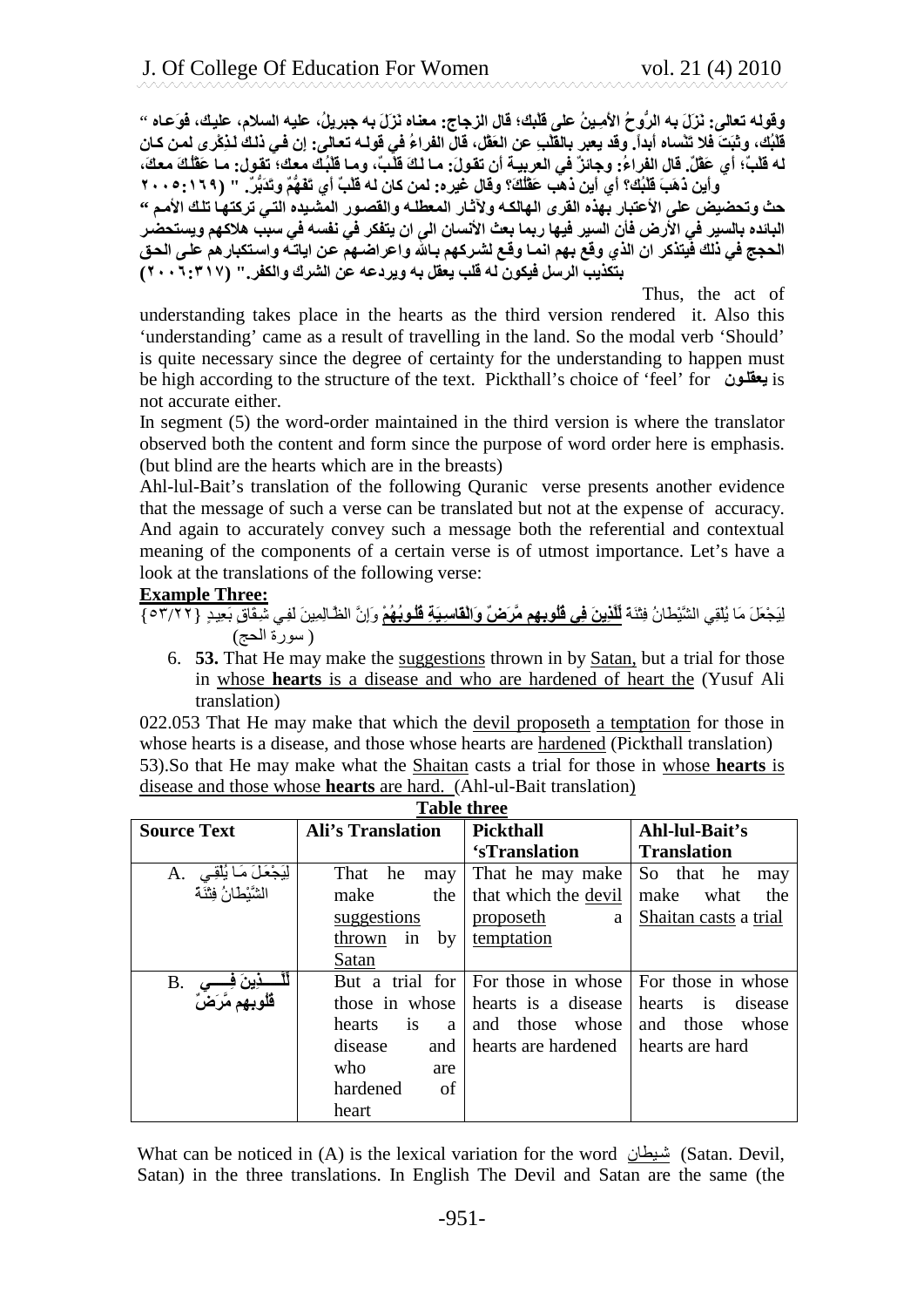supreme spirit of evil: The Oxford Advanced Learner's Dictionary of Current English).

**من شاط یشیط . وفي الحدیث : اعوذ بك من شر الشیطان وفتونھ "** : ' **الشیطان**' Arab -Al-Lisan In of context the in So .)176 2005: (**حبالھ التي یصید بھا وشیاطھ وشجونھ ، قیل : الصواب واشطانھ**  the religion of Islam **الشيطان** not any devil or any Satan which is symbolic of evil spirit. Rather it is Iblees, the-used-to-be angel who disobeyed the command of Allah.

Also at the lexical semantic level is the choice made by Ali for 'thrown 'as an equivalent for ' **يیلق** '. He should have chosen 'cast' as the translator did in the third translation. This is because synonymous words like 'cast' and 'throw' are the same but not exactly the same. The two synonymous words must not be used interchangeably at least in such a sensitive text.

It can be assumed that in their efforts to convey the message from the SL into the TL the translators of the first and second versions seem to have strived to move within the already restricted room dictated by the form of the Quran structure. Sometimes they sounded too wordy which affected the degree of accuracy in the process of transferring meaning especially when they used synonymous words interchangeably or failed to observe some essential formal aspects like word order for the purpose of emphasis. This can clearly be seen in Table Two (5) where the emphatic point in the segment: " but blind are the hearts which are in the breasts" in the third version was rendered equally emphatic by observing the word-order. In the first and second versions the point of emphasis was missed by shifting "blind" at the back.

Compared with translators of the first and second versions the translators of the third version seem to have produced the most approximate version to the TL. This could very well be attributed to the fact that this version is the product of not an individual translator on his own. Rather, it is the product of group work adopted by an institution (Ahl-lul-Bait) entrusted with a mission peculiar to dealing with the sensitive text of Quran.

#### **Conclusions:**

The question of translating the Quranic text is of utmost importance. This is because millions of non-Arab people over the world need to understand the Quran. But the increasing need to a translated version of the Quranic text should not lead to inaccuracy in transferring meaning. In the meanwhile translating the inimitable text of Quran which has its own specific genre should be a team work not individual work. And this team work should be subject to examining and cross-examining at a panel level which is entrusted with securing all the necessary expertise of highly specialized scholars in linguistics, sciences of the Arabic Language, history, exegeses in addition to any other speciality. It is, therefore, necessary to recommend the setting up of an institution at the Arab countries level or the Islamic World level to be entrusted with such a virtually impossible work. A unified version of Quran in English and in any other language may be produced by a prospective institution, which can be liable to updating or amended if necessary. Such an authentic central body would be in charge of the job of translating and cross-checking through a network of relationships with any reliable authority all over the world. And no translation of the Quranic text anywhere in the world could be authentic unless approved by the central body. This would put an end to the ad hoc translation work of Quranic text appearing now then and here and there.

Of course the suggestion of organizing the translational effort of the Quranic text within an institution does not mean that such an institution is a place where an identical equivalent can be produced since such an achievement is certainly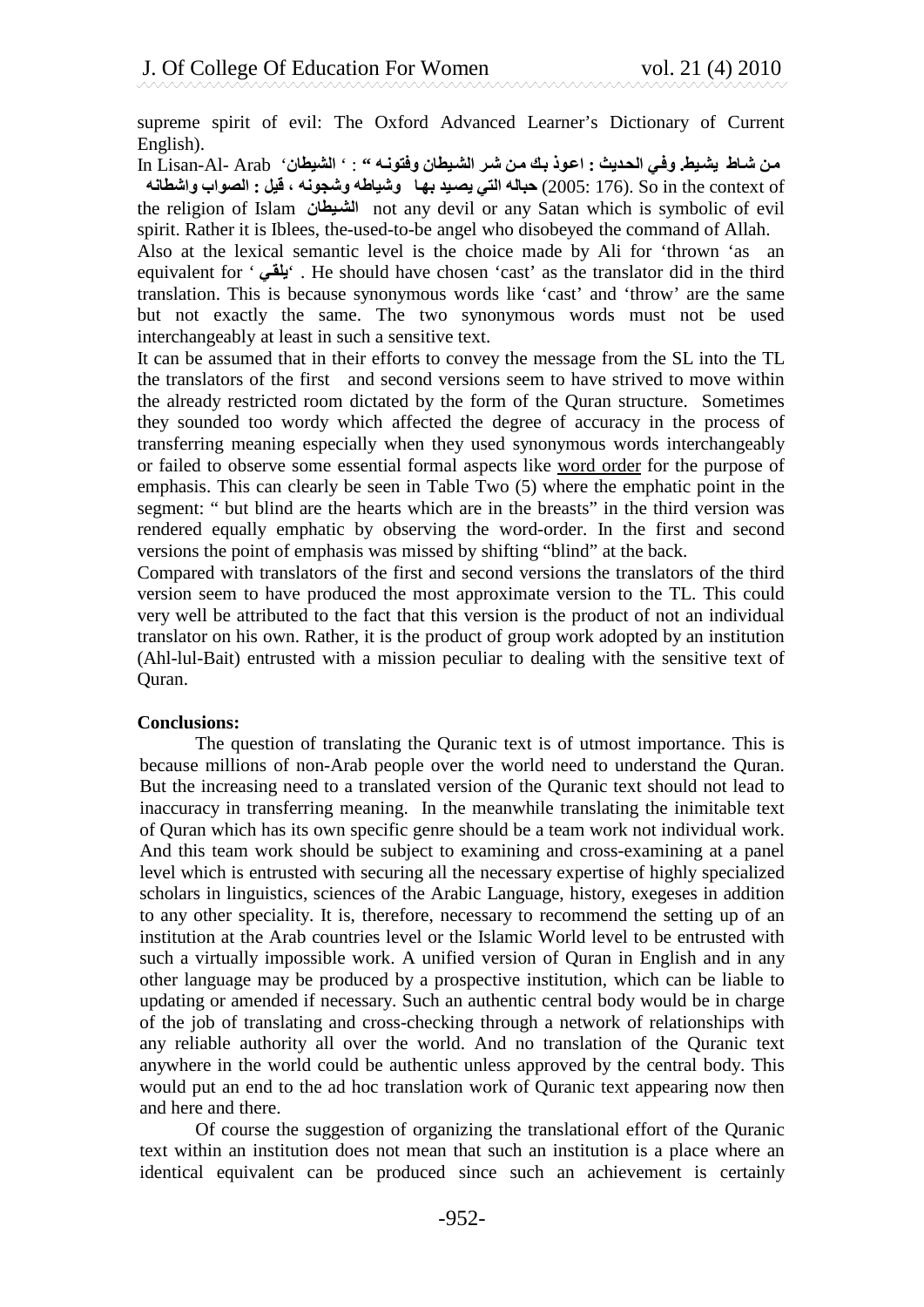impossible. Rather it is an institution where the most approximate version can be produced with the highest degree of accuracy and exactness, especially as the number of articles and papers criticizing some translated versions of Quranic text by individuals is on the increase.

### **Bibliography**

- · Abdulwali, Mohammed (2007) 'The Loss in the Translation of the Quran', Translation Journal, vol. 11, no.2, April www.accurapid.com/ journal/40quran.html
- · Abu-Zayd, Nasr. 'The Dilemma of the Literar Approach to the Quran', Alif: Journal of Comparative Poetics, no 23, 2003
- Al-Khamlishee, Huriya. (1006-2009) 'Translation and the Conflicting Semantic Systems' www.atida.org/makal.php?id=200
- · Aviva, Freedman and Peter Meday (ed.s) (1994) . Genre and the New Rhetoric . (London: Taylor and Francis)
- Hamza. Tzortzis 'The Inimitable Ouran' www.theinimitablequran.com/introlinguisticliteraryexcellencequran.html
- · Hatim, Basil and Munday, Jeremy (2004). Translation: An Advanced Resource Book
- (London: Routledge)
- Moir, Catherine (2009) 'Translational Resonance, Authenticity, and Authority Bible and the Quran: Translation and Religious Change' www.iatis.org/newvoices/issues/2009/article-moir- 2009,pdf
- Peter, Newmark (1981) Appraches to Translation (Oxford: Pergamon Press)
- · Raof, Hussein Abdullah, (2001) Quran Translation: Discourse, Texture, and Exegesis (Culture and Civilization in the Middle East) (Surrey: Curzon Press)
- · Vanessa, Leonardi . 'Equivalence in Translation: Between Myth and Reality' Translation Journal, vol.4, no.4, October 2000 www.accurapid.com
- · Venuti, Lawrence (ed.) (2000) The translation Studies Reader (London: Routledge)
- · الطباطبائي، محمد حسین (٢٠٠٦) **المیزان في تفسیر القرآن .** بیروت : مؤسسة التاریخ العربي و دار احیاء التراث العربي
- · ابن منظور، ابي الفضل جمال الدین (٢٠٠٧) **لسان العرب** . بیروت: دار صادر للطباعھ والنشر

اخذ النص القرآني باللغھ العربیھ في الامثلھ (١و٢و٣) من موقع مركز الأشعاع الأسلامي للدراسات والبحوث www.islam4u.com :الأسلامیھ